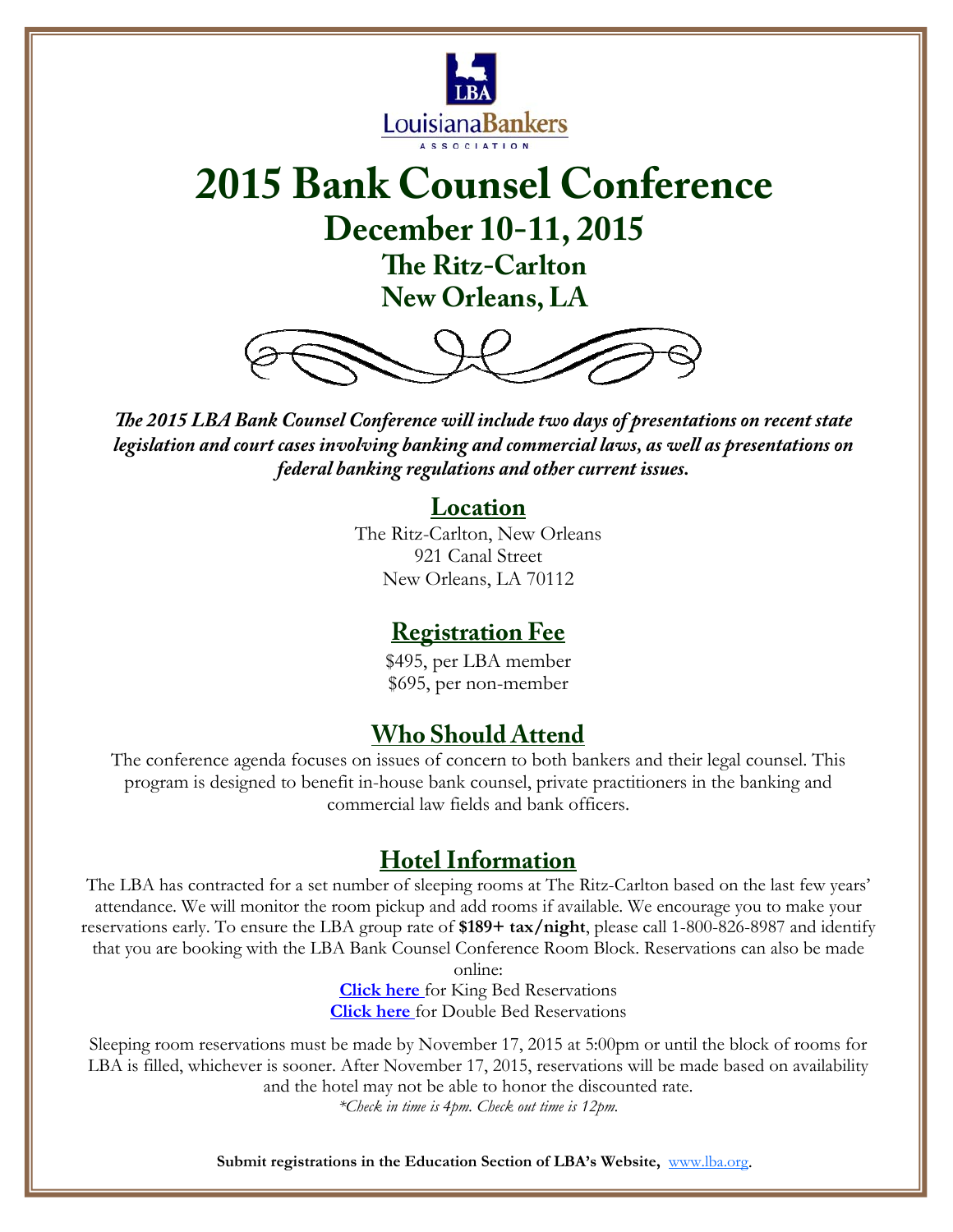

### **2015 Bank Counsel Conference December 10-11, 2015 The Ritz-Carlton, New Orleans**

## **Conference Agenda**

### **Thursday December 10, 2015**

#### **Friday December 11, 2015**

*Salon 2, Ritz-Carlton (2nd Floor)*  **7:15am-7:50am Continental Breakfast & Registration 7:50am-8:00am Welcome & Introductory Remarks**  *Isaac "Mack" Gregorie, Jr., Chairman, LBA Bank Counsel Committee*  **8:00am-9:00am (T) State Legislative Update**   *David Boneno, Louisiana Bankers Association - Baton Rouge, LA*  **9:05am-10:05am (T) Secured Lending Update**  *David Cromwell, Pettiette, Armand, et al. - Shreveport, LA*  **10:05am-10:15am Break 10:15am-10:45am (T) Secured Lending Update (Continued)** *David Cromwell, Pettiette, Armand, et al. - Shreveport, LA*  **10:50am-11:50am (T) Update on the Private Works Act**  *Trippe Hawthorne, Kean Miller - Baton Rouge, LA*  **11:50pm-1:00pm Luncheon** *(Salon 3)*  **1:05pm-2:05pm Data Security and Payment Fraud Issues - Banks, Merchants and Bank Board Responsibilities** *Jack Pringle, Adams and Reese - Columbia, SC and Jeanette Credo, Community Financial Insurance Center - Baton Rouge, LA*  **2:10pm-3:10pm Concurrent Sessions (Please Choose One) 1. (T) Who's Your Vendor? Secondary Market Compliance & Title Agent Vendor Management**  *Marx Sterbcow, Sterbcow Law Group LLC - New Orleans, LA - (Salon 2)* **2. Recent Changes in Overtime Laws under Fair Labor Standards Act** *Fred Preis, Breazeale, Sachse & Wilson - New Orleans, LA (Broadmoor Room - 1st Floor)* **3:10pm-3:20pm Break 3:25pm-4:25pm (T) Ethics - The Game Show**  *Jay Jalenak, Kean Miller - Baton Rouge, LA*  **4:30pm-5:30pm (T) Professionalism**  *Phil Wittmann, Stone Pigman Walther Wittmann LLC, New Orleans, LA Salon 2, Ritz-Carlton (2nd Floor)*  **7:15 am-8:00am Continental Breakfast 8:00am-9:00am Can I Text My Customer? Recent FCC Rulings Under the TCPA**  *Jonathan Thessin, American Bankers Association - Washington DC*  **9:05am-10:05am Capital Raising Strategies for Community Banks Panel Discussion**  *Panelists: Geoffrey Kay, Fenimore, Kay, Harrison & Ford LLP; Brian Branson, Stephens Inc. and John F. Schramm, FIG Partners, LLC Moderator - Craig Landrum, Jones Walker, LLP*  **10:05am-10:15am Break 10:20am-11:50am (T) Regulators' Roundtable Discussion** *Panelists: Sidney Seymour, La. Office of Financial Institutions; Rhoshunda Kelly, Mississippi Banking Department; Chris Finnegan, FDIC; Randall Ryskamp, OCC; Steve Wise, Federal Reserve Bank of Atlanta Moderator - David Boneno, Louisiana Bankers Association*  **11:55am-12:40pm Expansion of the Military Lending Act Regulations and the Impact on Bank Products Panel Discussion**  *Laura Hobson Brown, McGlinchey Stafford - New Orleans, LA; Robert Savoie, McGlinchey Stafford - New Orleans, LA; Dustin Alonzo, McGlinchey Stafford - New Orleans, LA* **12:40pm-1:55pm Lunch with Guest Speaker Jeremy Alford, Publisher & Editor of LaPolitics.com and LaPolitics Weekly** *(Salon 3)**Sponsored by Fenimore, Kay, Harrison & Ford LLP* **2:00pm-3:00pm (T) The Evolution of Disparate Impact and Its Use by Federal Regulators**  *Andrew Sandler, Buckley Sandler LLP - Washington DC*  **3:05pm-4:05pm Bank Litigation, Ordinary Care & Reasonable Commercial Standards under the UCC**  *Paul Carrubba, Adams and Reese LLP - Jackson, MS*  **4:05pm Conference Adjourns Thursday total time: 450 minutes (7.5 hours) Friday total time: 375 minutes (6.25 hours) Conference time total: 825 Minutes (13.75 hours) Includes 1 hour of Ethics and 1 hour of Professionalism (T) Total title agent CE time: 8 hours**

**5:30pm-7:00pm Cocktail Reception** *(Courtyard, 3rd Floor) Sponsored by Adams and Reese LLP*

**Alabama, Louisiana, Mississippi and Texas CLE Louisiana Title Agents CE**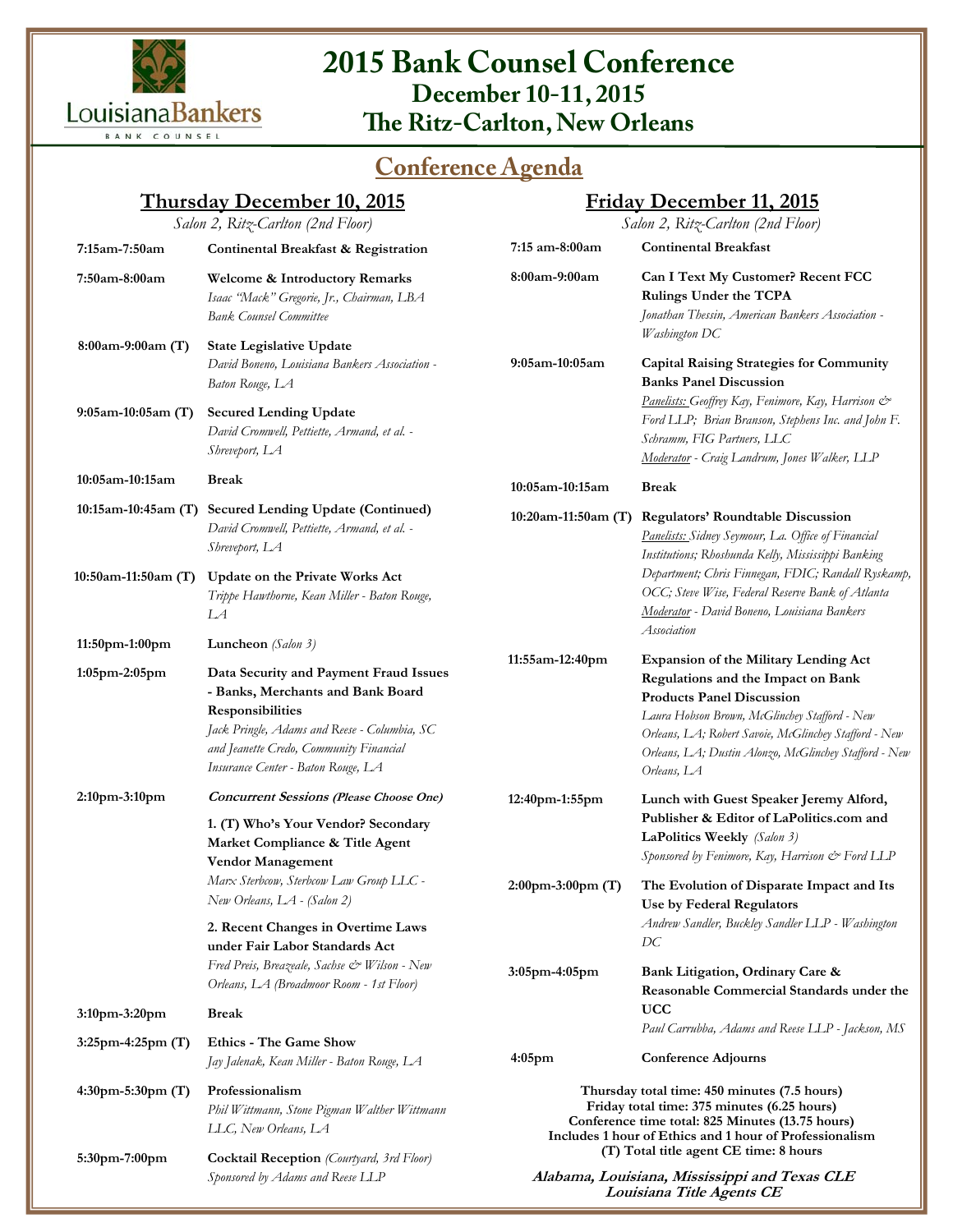# **Thank You to Our Conference Sponsors:**

**Cocktail Reception Sponsor** 

ADAMS AND REESE LLP

**Mobile Device Charging Station Sponsor** 



**Friday Luncheon Sponsor** 



**General Sponsors** 







BATON ROUGE | NEW ORLEANS | SHREVEPORT | LAKE CHARLES **KEANMILLER.COM** 

NM NEWMAN, MATHIS, BRADY & SPEDALE **B S** A Professional Law Corporation

> PETTIETTE | ARMAND | DUNKELMAN WOODLEY | BYRD | CROMWELL, L.L.P. - ATTORNEYS AND COUNSELORS AT LAW-



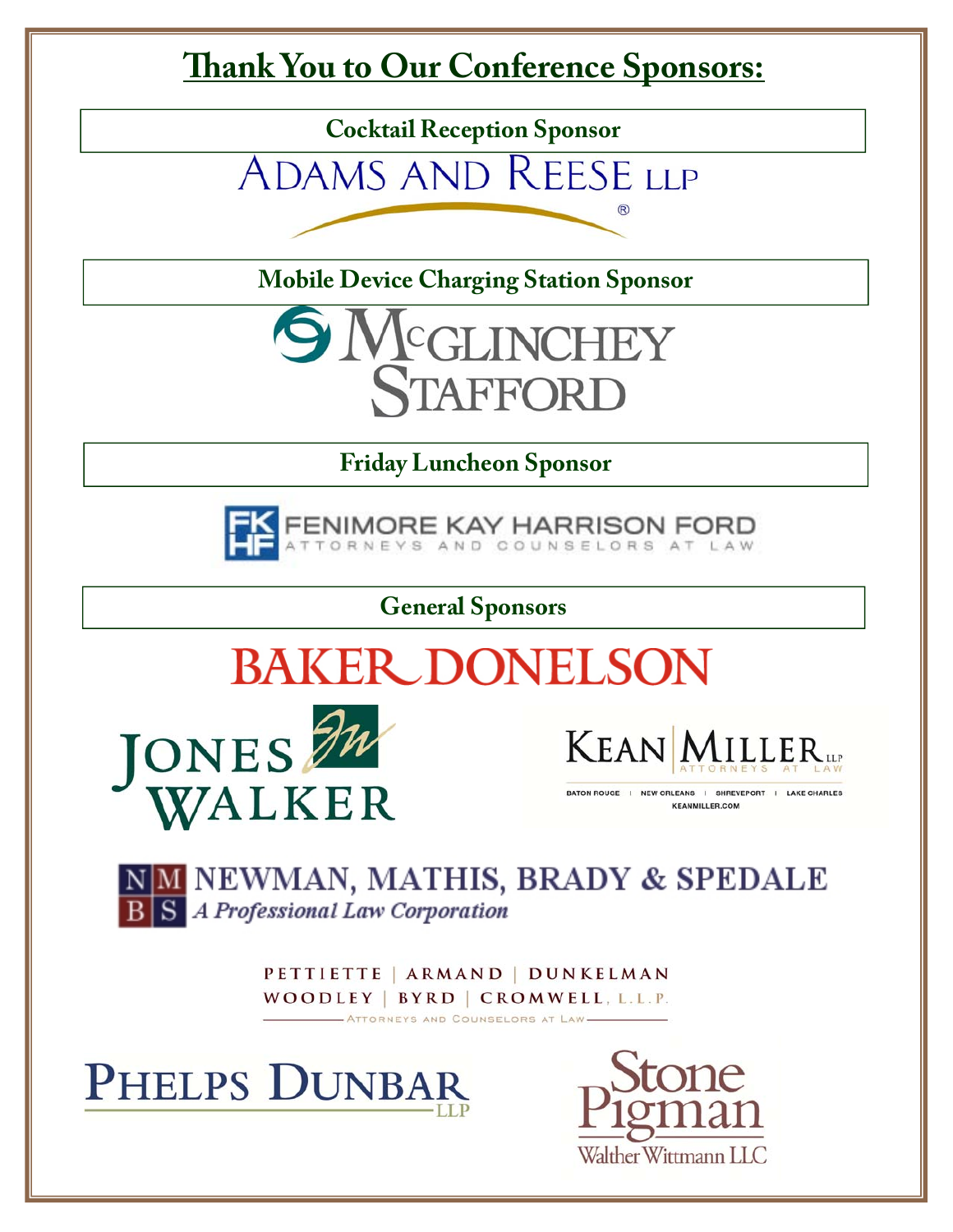

### **2015 Bank Counsel Conference December 10-11, 2015 The Ritz-Carlton, New Orleans**

### **Featured Speakers**



David Cromwell is a partner in the Shreveport law firm of Pettiette, Armand, Dunkelman, Woodley, Byrd & Cromwell, L.L.P. An Order of the Coif graduate of Tulane Law School, he is a member of the Council and vicepresident of the Louisiana State Law Institute and presently serves as the reporter of its Security Devices Committee, which authored the recent revision of the Civil Code titles on security and pledge. He is also the reporter and chairman of the Law Institute's Coordinating, Semantics, Style and Publications Committee. He previously served as reporter of the Component Parts Committee and has also served as a member of Law Institute's Uniform Commercial Code, Rent and Annuities, Counterletters, Prescription, Tutorship Procedure, Utility Servitude, Water Law and Respite Committees. He is a member of the American College of Real Estate Lawyers and of the Bank

Counsel Committee of the Louisiana Bankers Association, having served as chairman in 1994 and 2005. From 2004 until 2014, Mr. Cromwell was the Code III bar examiner of the Louisiana bar examination and was recently appointed by the Louisiana Supreme Court to an additional term as a testing committee member of its Committee on Bar Admissions. He is listed in Best Lawyers in America and is listed as a leading individual in the field of banking and finance in the Chambers USA Guide to America's Leading Lawyers for Business. He is a member of the board of directors of the Committee of One Hundred in Shreveport and is a member and former director of the Rotary Club of Shreveport. He is a frequent lecturer on security devices and other commercial topics.



Andrew L. Sandler, Chairman and Executive Partner of BuckleySandler LLP, is widely recognized as "one of the leading stars" in the financial services regulatory and litigation fields. Drawing on his more than 25 years of experience as a strategic legal advisor to the banking and financial services sectors, Mr. Sandler navigates complex legal challenges to help clients — including boards, C-Suite executives, and in-house legal and compliance professionals achieve their business goals. Mr. Sandler represents the nation's leading banks, the mortgage industry, auto lenders, and consumer finance companies in regulatory examinations and enforcement actions brought by federal and state banking and enforcement agencies, including all federal banking agencies, the U.S. Department of Justice, the Consumer Financial Protection Bureau, and the Securities Exchange Commission. He regularly represents clients in

enforcement actions by state attorneys general. He provides counsel on matters involving consumer protection, fair lending, the Financial Institutions Reform, Recovery, and Enforcement Act, the False Claims Act, and anti-money laundering law/the Bank Secrecy Act. He also advises clients on regulatory issues related to bank mergers and acquisitions. Mr. Sandler represents financial institutions and other entities and individuals in a broad array of complex litigation, including matters involving fair lending and consumer protection, mortgage lending, and commercial disputes. He often is called upon to represent clients with claims against federal government agencies and has served as lead defense counsel in nearly 100 class action lawsuits. In addition to his role as a founding partner of BuckleySandler LLP, Mr. Sandler has served as Chief Executive Officer of Treliant Risk Advisors since 2009. The multi-disciplinary firm provides consulting, compliance, and transaction advisory assistance to the financial services industry. *Chambers USA* has consistently recognized Mr. Sandler, saying he "is widely considered to be one of the leading stars of the financial services regulatory firmament, routinely providing regulatory advice pertaining to compliance and enforcement matters and displaying ongoing excellence in consumer finance litigation. In 2015, he was recognized as a "Star Individual" in the Consumer Finance Litigation and Compliance areas of law and also received *Chambers USA*'s top rating in the areas of Banking Enforcement & Investigations and Compliance. Mr. Sandler has been consistently recognized in *Best Lawyers* and has received their "Lawyer of the Year" distinction. *Washingtonian* magazine named him one of 30 Washington, D.C. "Superstar" lawyers and a banking and financial services "Star of the Bar."



**Jeremy Alford** is the publisher and editor of LaPolitics.com and LaPolitics Weekly. In addition to public speaking engagements, he is a regular guest on radio and television news programs, having served as an analyst-source for CNN, FOX News, MSNBC, C-SPAN and NPR. He can be heard every Thursday morning on TALK 107.3 FM in Baton Rouge and can often be seen on Fridays on WYES-TV's "Informed Sources" and on LPB's "The State We're In." Jeremy's opinion columns and syndicated news appear in 34 newspapers and magazines throughout Louisiana. He also produces a political news feed for television stations in the Shreveport, Lafayette and Monroe markets. In 2015, he was recognized as one of the state's best political reporters by The Washington Post's Fix blog. Roughly 15 years before he teamed up with late LaPolitics founder John Maginnis, he wrote his first story about Louisiana politics in 1996. Since then his work has appeared regularly in The New York Times — including three front page bylines and he has been published by The Dallas Morning News, Associated Press and Campaigns & Elections magazine. He

was the original producer of Louisiana Public Broadcasting's "Capitol Beat" and produced an investigative series on the BP oil spill in 2010 through a grant from the Corporation for Public Broadcasting. Over the past 10 years he has also been a contributing writer to "The Grass Roots Guide to the Louisiana Legislature," published by Louisiana Governmental Studies. His public speaking engagements have included panel appearances for and presentations to the National Conference of State Legislatures, Council for a Better Louisiana, Public Affairs Research Council, Louisiana Bankers Association, Louisiana Retailers Association, Louisiana Society of Association Executives and others. Upcoming speeches are scheduled for the Shreveport Bar Association, Louisiana Video Gaming Association and Women in Management.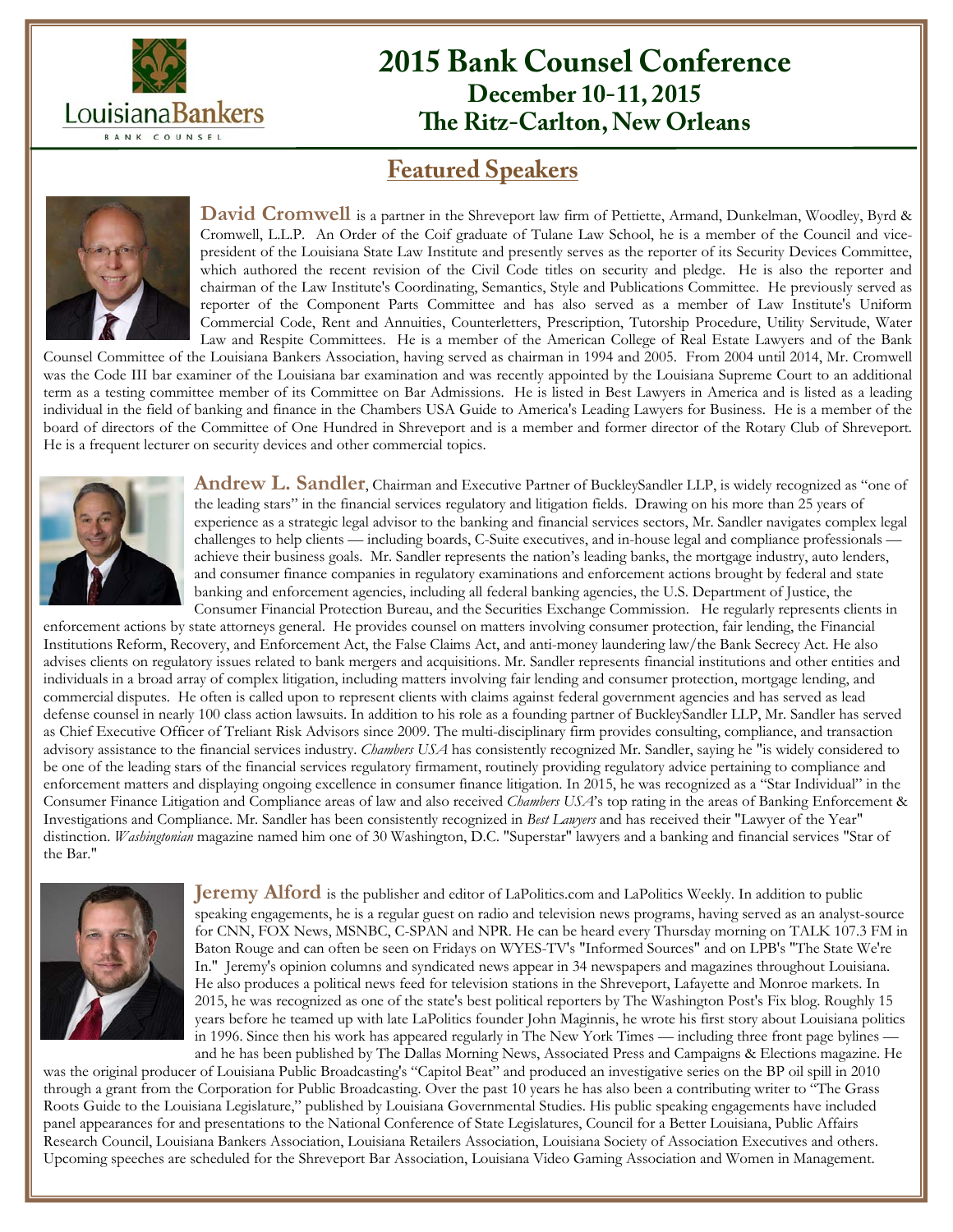

## **2015 Bank Counsel Conference December 10-11, 2015 The Ritz-Carlton, New Orleans**

### **2015 Bank Counsel Committee**

**Isaac "Mack" Gregorie, Jr., Chairman** Kean Miller LLP in Baton Rouge

**Thomas E. Allen** Cotton, Bolton, Hoychick & Doughty, LLP in Monroe

**Edward H. "Hank" Arnold, III** Baker, Donelson, Bearman, Caldwell & Berkowitz, PC in New Orleans

**James R. Austin** Adams and Reese LLP in Baton Rouge

**Amanda Barnett** Red River Bank in Alexandria

**David J. Boneno** Louisiana Bankers Association in Baton Rouge

**Kent Breard, Jr.** Snellings, Breard, Sartor, Inabnett & Trascher in Monroe

**Kathleen Brucia** Phillips, Watson, Gilchrist, LLP in Kilgore, TX

**Robert A. Connell** The Highlands Bank in Jackson

**L. David Cromwell** Pettiette, Armand, Dunkelman in Shreveport

**J. Michael Cutshaw** Attorney At Law in Baton Rouge

**Mark P. Folse** Coastal Commerce Bank in Houma

**A. Lee Hardegree, III**  Regions Bank in Birmingham, AL

**Darryl J. Hebert** Whitney Bank in Gulfport, MS

**W. Craig Henry** Hudson Potts & Bernstein in Monroe

**Geoffrey S. Kay** Fenimore, Kay, Harrison & Ford, LLP in Austin, TX **Laura Hobson Brown** McGlinchey Stafford PLLC in New Orleans

**Craig Landrum** Jones Walker in Jackson, MS

**Raymond B. Landry** Mollere Flanagan & Landry, L.L.C., in Metairie

**Robert A. Mathis** Newman Mathis Brady & Spedale in Metairie

**Andrew Reed** Aycock Horne & Coleman in Morgan City

**David S. Rubin** Kantrow, Spaht, Weaver & Blitzer (APLC) in Baton Rouge

**Ronald A. Snider** Jones Walker in Mobile, AL

**James A. Stuckey** Phelps Dunbar LLP in New Orleans

**Christopher M. Sylvia** MidSouth Bank, N.A., in Many

**Susan G. Talley** Stone Pigman Walther Wittmann LLC in New Orleans

**Robert P. Thibeaux** Sher, Garner, Cahill, Richter, Klein & Hilbert, L.L.C., in New Orleans

**Scott Umberger** Capital One, N.A., in New Orleans

**John L. Whitehead** Sabine State Bank & Trust in Natchitoches

**David S. Willenzik** Jones Walker in New Orleans

**Sterling Scott Willis** Fishman Haygood Phelps Walmsley Willis & Swanson, L.L.P., in New Orleans

**Robert B. Worley, Jr.** IBERIABANK in New Orleans